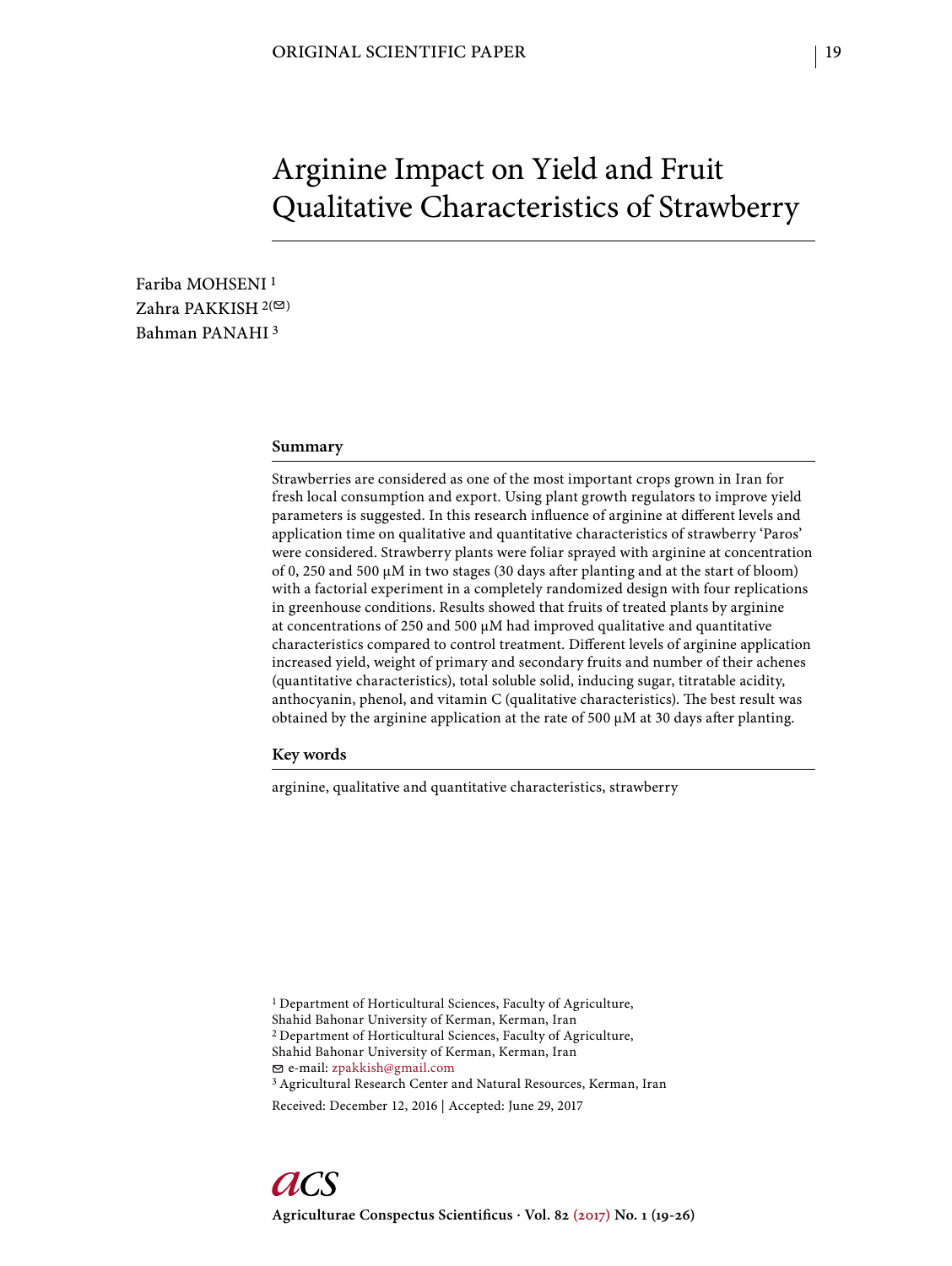# **Introduction**

Strawberry *(Fragaria* × *ananassa* Duch.) is a delicious fruit with high health value (Chung et al., 2002) and it is grown almost all over the world including Iran. Strawberries are considered as one of the most important crops grown in Iran for fresh local consumption and export especially during the period from December to April (Eshghi and Jamali, 2009). Strawberries are good sources of natural antioxidants including carotenoids, vitamins, phenols, flavonoids, dietary glutathionine and endogenous metabolites, and they exhibit high level of antioxidant capacity against free radical species: superoxide radicals, hydrogen peroxide, hydroxyl radicals and singlet oxygen (Wang and Jiao, 2000). The benefits of these fruits with high antioxidant activity include reduction of carcinogens in humans (Bickford et al*.,* 2000; Chung et al*.,* 2002: Kresty et al*.*, 2001). Anthocyanins are typically present at high levels in strawberries and are thought to contribute significantly to the total antioxidative activity of this fruit (Wang et al*.*, 1997). Total antioxidant activity, as well as total anthocyanin content, can vary among cultivars and cultivation techniques; these may affect overall protective benefits of human health and are worth further investigation (Chung et al*.,* 2002).

The application of amino acids for foliar use is based on its requirement by plants in general and at critical stages of growth in particular. Plants absorb amino acids through stomas and it is proportional to environment temperature (Martin-Tanguy, 1997; Vasanth et al*.*, 2006).

Arginine is one of the essential amino acids, considered as the main precursor of polyamines (PAs), agmatine and proline as well as the cell signaling molecules glutamine and nitric oxide (NO) (Chen et al,. 2004; Liu et al., 2006), which is produced by decarboxylation of arginine via arginine decarboxylase to form putrescine (Bocherueu, 1999; Evans and Malmberg, 1989). Polyamines and their precursor arginine have been implicated as vital modulators in a variety of growth, physiological and developmental processes in higher plants (Glastone and Kaur-Sawhny, 1990). Polyamines are involved in the control of cell cycle, cell division, morphogenesis in phytochrome and plant hormone mediated process and the control of plant senescence, as well as in plant response to various stress factors (Walters, 2000). The application of arginine significantly promoted the growth and increased the fresh and dry weights, certain endogenous plant growth regulators, chlorophylls a, b and carotenoids in bean (Nassar et al., 2003) and wheat (El-Bassiouny et al., 2008). Moreover, researchers reported positive role of arginine in alleviating the inhibition that occurs as the result of exposing plants to stress (Hassanein et al., 2008; Khalil et al., 2009). In higher plants, it has also been proposed that both endogenous and exogenous arginine have roles in plant growth responses (Nasibi et al., 2011; Song et al,. 1999; Zeid, 2009; Zhang et al., 2011). Positive effects of exogenous NO (Liu et al., 2011; Neill et al., 2003), PAs (He et al., 2002) and prolin (Gioseffi et al., 2012; Patton et al., 2007) on growth and development in stress conditions have been reported. However, not any data are available on the effect of exogenous arginine as a precursor of these compounds in growth and development of plants such as strawberry.

The simulative effect of arginine as polyamines precursor on growth and yield component may act as protective agent in plants adapted to extreme environment (Miller et al., 2007). Paschalidis and Roubelakis-Angelakis (2005) reported that PAs, their precursor arginine and their biosynthetic enzymes are involved in stimulation of division, expansion and differentiation of cell and vascular development in tobacco plant. Hassanein et al. (2008) found that arginine at 2.5 mM was the most effective in improving growth and yield of wheat plant exposed to high temperature stress. Researchers concluded that foliar application of arginine on wheat exhibited significant increase in growth and all yield parameters compared to control treatment (Mostafa et al., 2009).

The objective of this research was to test the effectiveness of arginine on some qualitative and quantitative characteristics of 'Paros' strawberry *(Fragaria* × *ananassa* Duch.) plants.

# **Martial and methods**

#### **Treatments**

This study was carried out at a commercial greenhouse (temperature range (15-20°C) system, planted on bed (plant and row distance 30\*60cm) of Jiroft city, Iran. Induced and rooted daughter plants of 'Paros' were planted in the greenhouse. The treatments included arginine at 0, 250 and 500 μM concentrations. Plants were treated 30 days after planting (T1) and at the start of bloom (T2). Fruit characteristics such as yield, weight mean of primary and secondary fruits and number of their achenes (quantitative characteristics) total soluble solid, inducing sugar, titratable acidity, anthocyanin, phenol, dry weight, vitamin C (qualitative characteristics) were measured using following procedures.

#### **Total soluble solids**

Total soluble solids (TSS) were measured from five fruits per plant at harvest using a hand-held refractometer (American Optical Co., Keene, N.H.).

## **Titratable acidity and vitamin C**

Titratable acidity and vitamin C measurement were determined by Basiouny and Woods (1992) method.

#### **Assays of reducing sugars content**

Reducing sugars were determined by extracting one gram fruit tissue sample with 20 ml of 50% ethanol and then incubated in the oven at  $60^{\circ}$ C for 2 h.Then one ml of the supernatant liquid was mixed with 0.5 ml of 0.1 N hydrochloric acid and boiled for 15 min. This mixture was then mixed with 0.5 ml of 0.1 N sodium hydroxide. One ml of the supernatant liquid was then taken for quantifying the reducing sugars using by Hodge-Hofreiter's method (Hodge and Hofreiter 1962).

#### **Assays of anthocyanin content**

An aliquot of extract was combined with ethanolic HCI solution  $(0.25 \text{ M})$  to give a dilution 1:10. The solution was mixed thoroughly, and the absorbance at 520 nm (A520) was read after 5 min, using the ethanolic HCI solution as blank. Total anthocyanin content was determined as cyanin (cyanidin 3-O-glucoside) equivalents (CyE) per 100 g of fresh tissue, using e = 26,900 and MW = 449.2 (Kim et al., 2003).

%W/W=
$$
\frac{A}{sI}
$$
 × MW× DF ×  $\frac{V}{WT}$  × 100 (Kim et al., 2003).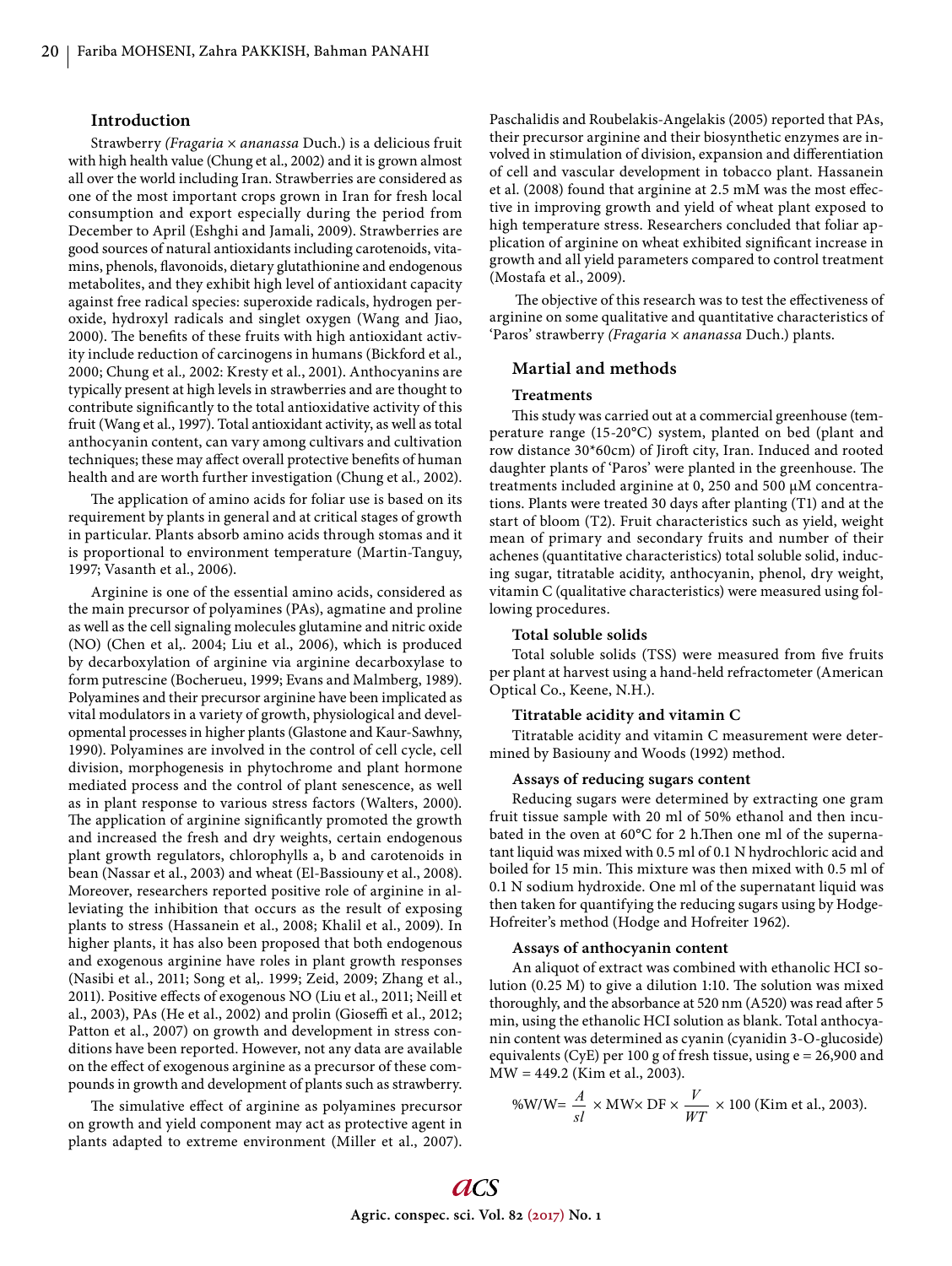# **Assays of phenol compound**

Measurements were carried out according to a published protocol (Arnous et al., 2002), employing the Folin-Ciocalteu methodology. Gallic acid was used as the reference standard, and results were expressed as mg of gallic acid equivalents (GAE) per 100 g of fresh tissue. An aliquot of extract was combined with ethanolic HCI solution (0.25 M) to give a dilution 1:10. The solution was mixed thoroughly, and the absorbance at 520 nm (A520) was read after 5 min, using the ethanolic HCI solution as blank.

### **Statistical analysis**

The experimental design was a factorial experiment in a completely randomized design with single plant experimental units and four replications. Data were analyzed by analysis of variance (ANOVA) and the means were compared ( $p \le 0.05$ ) by Dancan's multiple rang test (DMRT). All analyses were performed by using SAS version (Ver. 9.1).

## **Results**

Results showed, fruits of treated plants by arginine, compared to control treatment improved qualitative characteristics. So, different levels of arginine application increased yield, weight of primary and secondary fruits and number of their achenes (quantitative characteristics). Effective treatment and best spraying time were 500  $\mu$ M of arginine and 30 days after planting, respectively, for qualitative characteristics improvement (Fig 1-3).

The results showed that treatments applied 30 days after planting and at first blooming significantly increased yield of strawberry (Fig 1). Earlier treatments resulted in better improvement than the late application (Fig 1). Arginine at 500 μM increased yield in 'Paros' strawberry up to 2 kg/plant when applied 30 days after planting, but only up to 1.5 kg/plant when applied at first blooming stage (Fig 1).

The results showed that treatments applied 30 days after planting and at first blooming significantly increased fruit weight



**Figure 1.** Effect of arginine on yield of 'Paros' strawberry. (C: control, A1: arginine 250 μM, A2: arginine 500 μM, T1: 30 days after planting, T2: start of bloom. Means followed by same letter are not significantly different at P<0.05 according to Duncan's multiple range test. Values are means ± standard deviation (bars) of four replications.)



**Figure 2.** Effect of arginine on weight of 'Paros' strawberry fruit. (C: control, A1: arginine 250 μM, A2: arginine 500 μM, T1: 30 days after planting, T2: start of bloom. Means followed by same letter are not significantly different at P<0.05 according to Duncan's multiple range test. Values are means ± standard deviation (bars) of four replications.)



**Figure 3.** Effect of arginine on number of achens of 'Paros' strawberry fruit. (C: control, A1: arginine 250 μM, A2: arginine 500 μM, T1: 30 days after planting, T2: start of bloom. Means followed by same letter are not significantly different at P<0.05 according to Duncan's multiple range test. Values are means ± standard deviation (bars) of four replications.)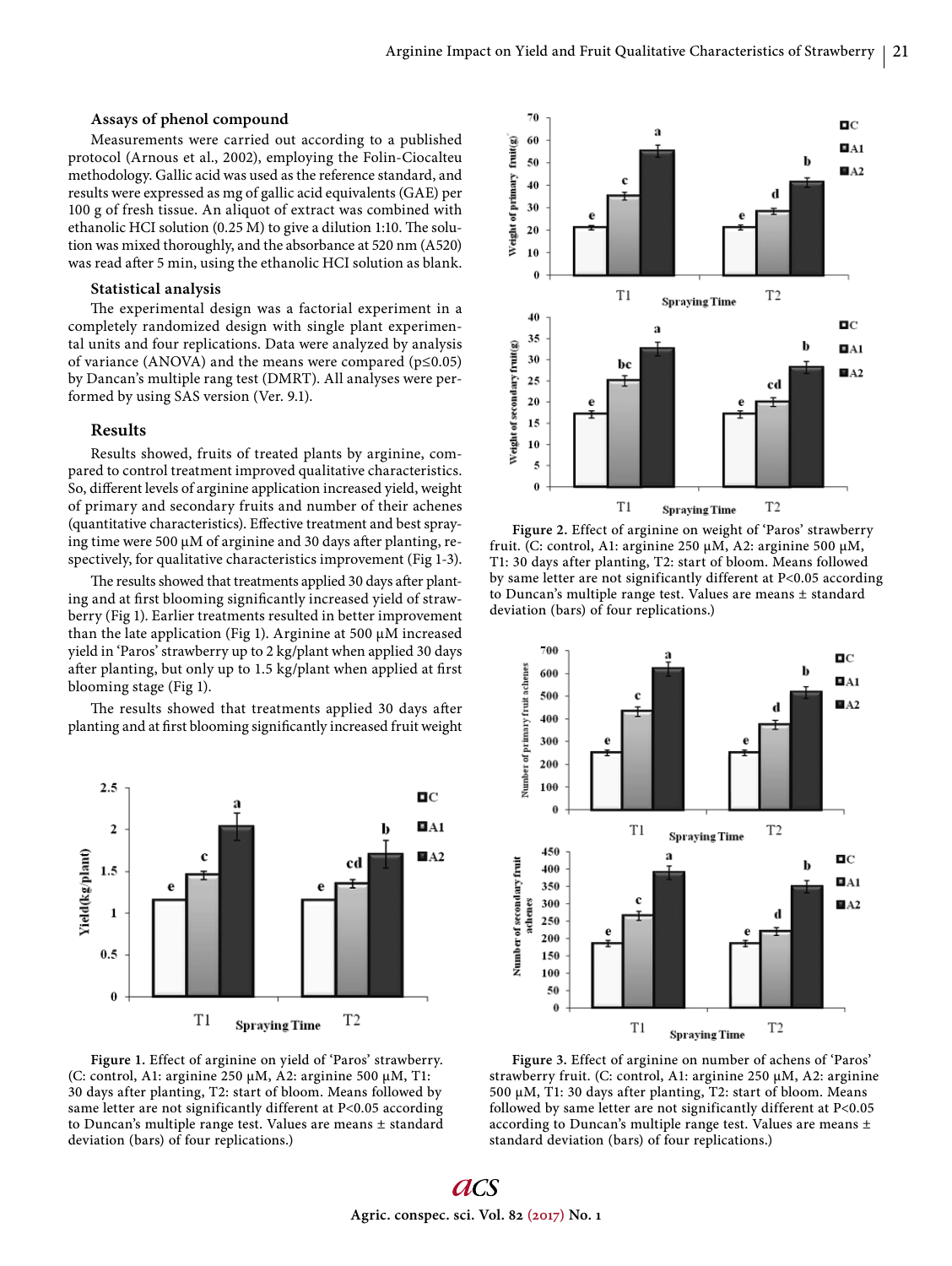

**Figure 4.** Effect of arginine on fruit total soluble solids (TSS) of 'Paros' strawberry. (C: control, A1: arginine 250 μM, A2: arginine 500 μM, T1: 30 days after planting, T2: start of bloom. Means followed by same letter are not significantly different at P<0.05 according to Duncan's multiple range test. Values are means ± standard deviation (bars) of four replications.)



**Figure 5.** Effect of arginine on fruit inducing sugar of 'Paros' strawberry. (C: control, A1: arginine 250 μM, A2: arginine 500 μM, T1: 30 days after planting, T2: start of bloom. Means followed by same letter are not significantly different at P<0.05 according to Duncan's multiple range test. Values are means ± standard deviation (bars) of four replications.)

of strawberry (Fig 2). Earlier treatments had better effect than late application (Fig 2). Arginine at 500 μM increased weight of primary and secondary fruit of 'Paros' strawberry up to 50 and 30 g when applied 30 days after planting, but only up to 40 and 25 g when applied at first blooming stage, respectively (Fig 2).

The results showed that treatments applied 30 days after planting and at first blooming significantly increased number of achenes of strawberry fruit (Fig 3). Earlier treatments had better effect than the late application (Fig 3). Arginine at 500 μM increased number of achenes of primary and secondary fruit of 'Paros' strawberry up to 600 and 400 when applied 30 days after planting, but only up to 500 and 300 when applied at first blooming stage, respectively (Fig 3).

The measured qualitative characteristics such as total soluble solid, inducing sugar, titratable acidity, anthocyanin, phenol, dry weight, and vitamin C were improved by arginine at different levels of application and by effective treatment; and the best



**Figure 6.** Effect of arginine on fruit organic acids of 'Paros' strawberry. (C: control, A1: arginine 250 μM, A2: arginine 500 μM, T1: 30 days after planting, T2: start of bloom. Means followed by same letter are not significantly different at P<0.05 according to Duncan's multiple range test. Values are means ± standard deviation (bars) of four replications.)



**Figure 7.** Effect of arginine on fruit anthocyanin of 'Paros' strawberry. (C: control, A1: arginine 250 μM, A2: arginine 500 μM, T1: 30 days after planting, T2: start of bloom. Means followed by same letter are not significantly different at P<0.05 according to Duncan's multiple range test. Values are means ± standard deviation (bars) of four replications.)

spraying time was arginine 500  $\mu$ M 30 days after planting (Fig 4-9). The results showed that treatments applied 30 days after planting and at first blooming significantly increased qualitative characteristics of strawberry fruit (Fig 4-9). Earlier treatments had more effect than the late application (Fig 4-9). Arginine at 500 μM increased qualitative characteristics of strawberry fruit (Fig 4-9).

# **Discussion**

The simulative effect of arginine as polyamine precursor on growth and yield components may act as protective agent in plants adapted to extreme environment (Nayyar et al., 2005; Khalil et al,. 2009). Paschalidis and Roubelakis-Angelakis (2005)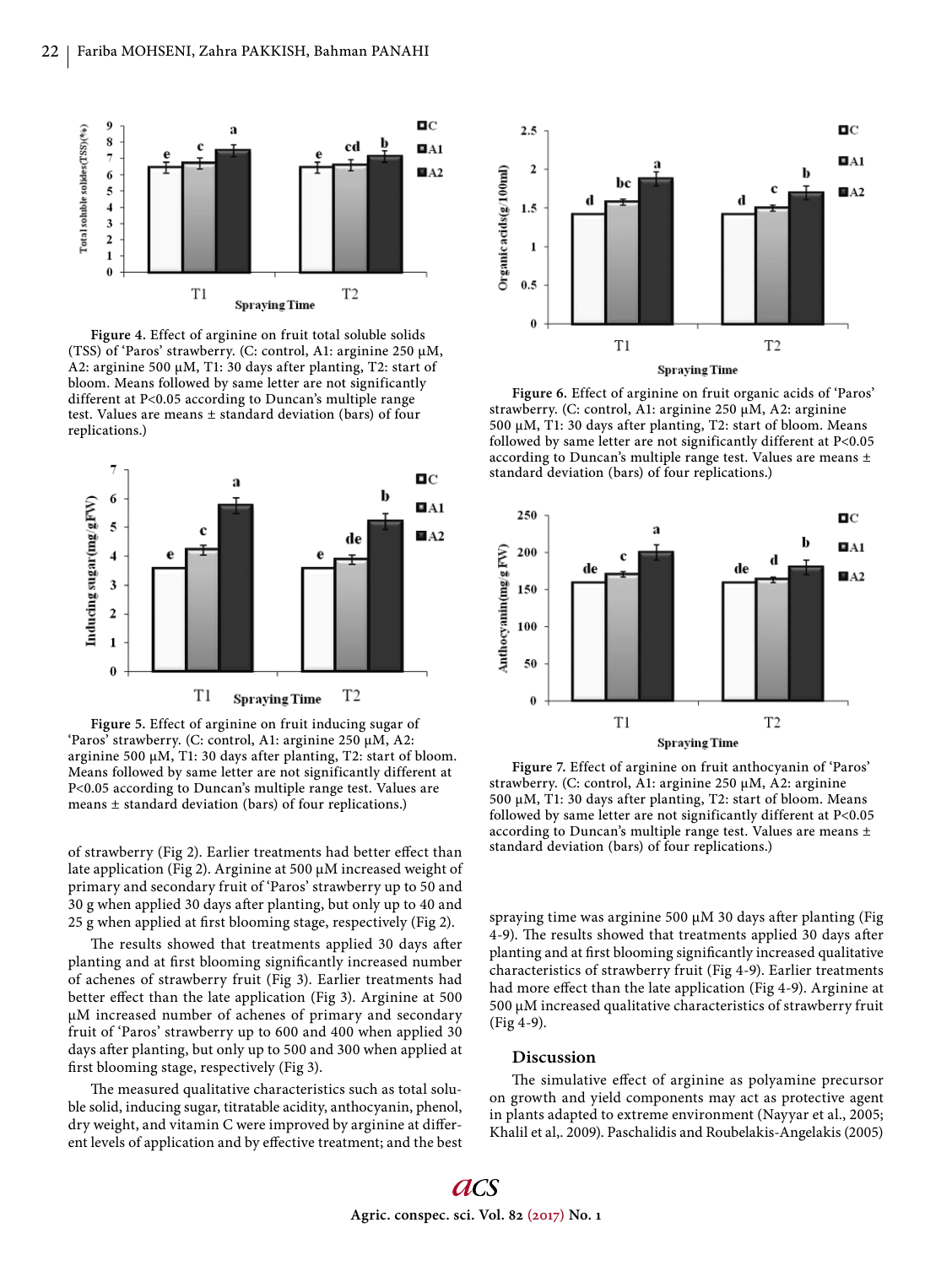

**Figure 8.** Effect of arginine on fruit phenol content of 'Paros' strawberry. (C: control, A1: arginine 250 μM, A2: arginine 500 μM, T1: 30 days after planting, T2: start of bloom. Means followed by same letter are not significantly different at P<0.05 according to Duncan's multiple range test. Values are means ± standard deviation (bars) of four replications.)

reported that PAs, their precursor arginine and their biosynthetic enzymes are involved in stimulation of division, expansion and differentiation of cell and vascular development in tobacco plant. Hassanein et al. (2008) found that arginine was the most effective in improving growth and yield of wheat plant exposed to high temperature stress. Moreover, researchers concluded that foliar application of arginine on wheat exhibited significant increments in the growth and all yield parameters in comparison to control treatment (Mostafa et al*.*, 2009).

Foliar applied arginine due to syntheses polyamines and polyamines act as growth regulator is able to modulate the plant metabolism and the production of metabolites involved in stress tolerance (Francisco et al., 2006; Tassoni et al*.*, 2002). Aarginine is one of the most functionally diverse amino acids in living cells. In addition to serving as a constituent of proteins, arginine is a precursor for biosynthesis of polyamines and proline that act as growth regulators; so, it improves yield and development in plants (Chen et al., 2004; Liu et al., 2006). The role of amino acids in growth and differentiation is known to a considerable extent (Yagi and Al-Abdulkareem, 2006).

Polyamines have been suggested to be associated with cell division. Therefore, they can be utilized to regulate fruit development. Exogenous application of PAs has also been reported to promote reproductive development under normal growth conditions and also to provide protection to reproductive structures against abiotic stress (Alburquerque et al., 2006; Bibi et al., 2010; Malik and Singh, 2006; Nayyar, 2005; Ndayiragije and Lutts, 2007; Zheng et al., 2009). The general positive effects observed in this study on yield and fruit characteristics of strawberry may be the result of applying arginine that contributed to synthesis of polyamines, which affected floral development and consequently fruit set and fruit yield. In addition, accumulating evidences have showed that endogenous polyamine is important for pollen germination and pollen tube growth (Wolukau et al., 2004). Furthermore, putrescine enhanced pollen tube ovule penetration



**Figure 9.** Effect of arginine on fruit vitamin C of 'Paros' strawberry. (C: control, A1: arginine 250 μM, A2: arginine 500 μM, T1: 30 days after planting, T2: start of bloom. Means followed by same letter are not significantly different at P<0.05 according to Duncan's multiple range test. Values are means ± standard deviation (bars) of four replications.)

and delayed ovule senescence without affecting flower ethylene production (Crisosto et al. 1988; Crisosto et al. 1992). Also, the effect of polyamines was ascribed to increase viability of ovule and prolonged pollination period (Kitashiba et al., 2005). Bagni et al. (1981) informed that biosynthesis of polyamines from arginine takes place before pollen tube emergence. On the other hand, the influence of polyamines in increasing fruit set was observed in apples and pears (Costa and Bagni, 1983; Costa et al., 1986; Crisosto et al., 1988; Crisosto et al., 1992; Franco-Mora et al., 2005). The same results were reported by Biasi et al. (1991) in litchi and by Costa and Bagni (1983) in olives. Our results cleared that application of arginine had a positive effect on fruit quantitative and chemical characteristics. This effect was in agreement with results obtained by Bregoli et al. (2002) in peach and Torrigiani et al. (2004) in nectarine. In the initial stage of fruit development, active cell division occurs that possibly needs sufficient polyamines (Bouchereau et al., 1999). At the later stage of fruit development, cell division gives way to cell enlargement, in which polyamine synthesis is reduced. On the other hand, decrease in polyamines at the late stage of fruit development has been regarded as a signal for fruit ripening. Moreover, since polyamines (especially Spd and Spm) share the same precursor (arginine), their function for improving apricot fruit was demonstrated (Paksasorn et al. 1995); also increasing physical and chemical characteristics in peaches (Bregoli et al., 2002), nectarine (Torrigiani et al., 2004) and pear (Franco-Mora et al., 2005). Bagni et al. (1981) reported that apple fruits treated with spermine and putrescine reached higher sugar content, while plum fruits treated with putrescine by Serrano et al. (2003) showed lower soluble solutions and titratable acids.

Arginine induces synthesis of flower and fruit related hormones (stimulates synthesis of phytohormones) (Tarenghi and Martin-Tanguy, 1995; Zeid, 2009), promotes uptake of macro and micro nutrients, chelating effect and rooting (Jones et al., 2002; Jones et al., 2005; Orlikowska 1992; Sarropoulou et al., 2014),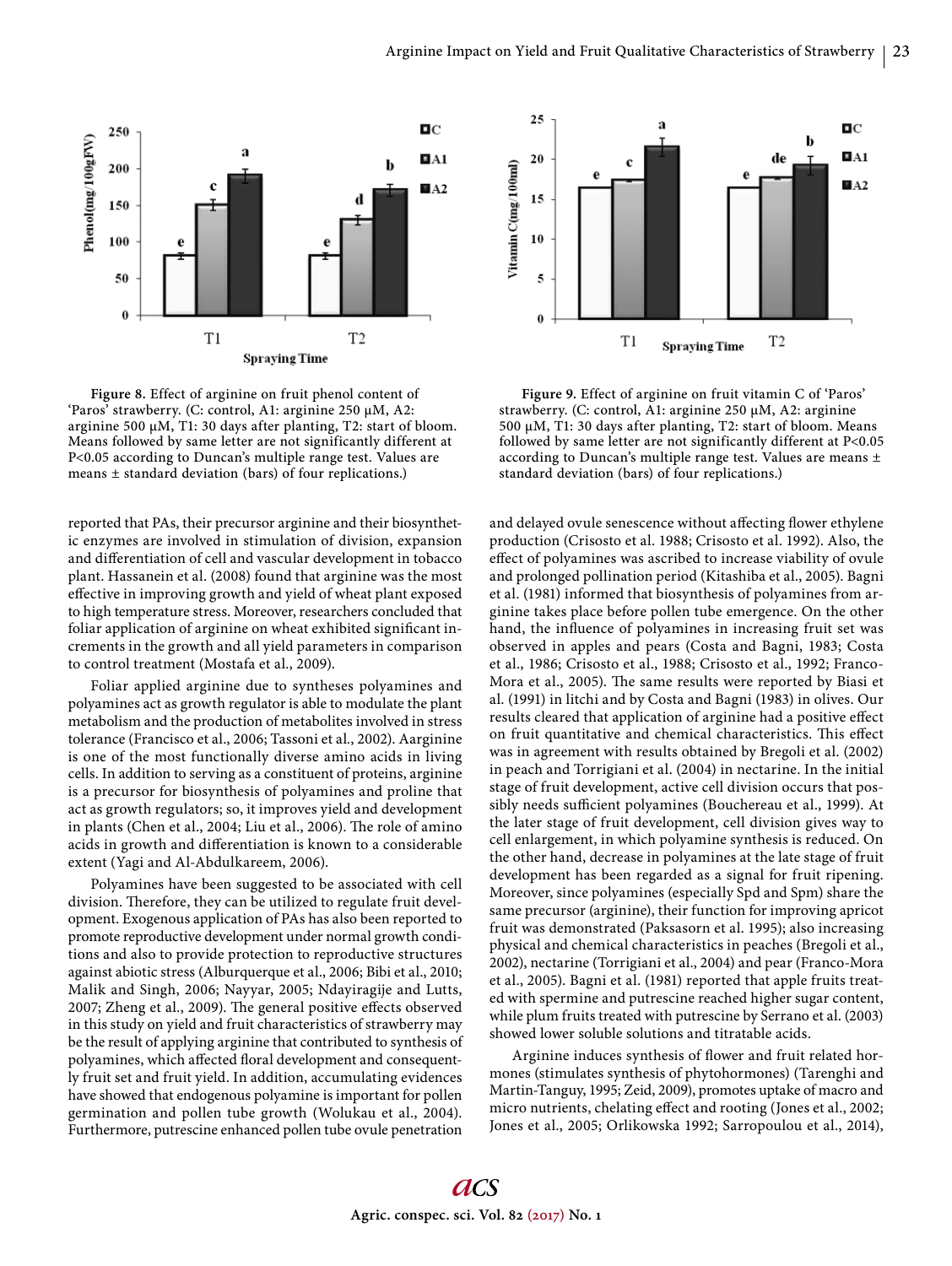promotes enzymatic activity by acting as natural stimulator of photosynthesis (argenine get readily absorbed through leaves and aid protein synthesis). It also leads to better synthesis of chlorophyll and helps to improve yield (Yagi and Abdulkareem, 2006), helps action of the stomas (El-Bassiouny et al., 2008; He et al., 2002), stimulates proteins and enzymes synthesis (Bibi et al. 2010), induces flowering and fruit set related hormones (Vasanth et al., 2006), increases stress resistance (Liu et al., 2006; Liu et al., 2011; Nasibi et al., 2011), improves pollination and fruit formation (Serrano et al., 2003; Singh and Singh, 1995; Mostafa et al., 2009). So, antioxidative properties of arginine-treated strawberry plants were improved by arginine. In this respect, both concentration of arginine used in the present investigation increased these properties in terms of stimulating the accumulation of some antioxidants as ascorbic acid, phenol compounds, titratable acidity, and anthocyanin (Fig 4-9). Therefore, arginine probably increases yield and improves qualitative characteristics of crop such as strawberry. This result is in agreement with the results obtained by El-Bassiouny et al. (2008), Hassanein et al. (2008), Kramer et al. (1991), Khalil et al. (2009), Liu et al. (2006), Mostafa et al. (2009), Nasibi et al. (2011), Sarropoulou et al. (2014), Vasanth et al. (2006), Yagi and A-Abdulkareem (2006) and Zeid (2009).

Therefore, the result of the present work may help to improve the yield and the quality of strawberry by foliar application of arginine, which may consequently increase endogenous antioxidant content in strawberry.

# **Conclusion**

From the abovementioned results, it could be concluded that strawberry plants 'Paros' grown under greenhouse conditions enhanced production and improved fruit quality by foliar spraying of arginine. Treating strawberry 'Paros' two times, 30 days after planting and at first blooming, with arginine at 250 and 500 μM resulted in great promotion in yield quantitatively. and qualitatively and effective treatment and out of testes concentrations and times, Treatment of arginine at concentration of 500 μM 30 days after planting was the best for improvement of qualitative and quantitative fruit characteristics.

#### **References**

- Alburquerque N., J. Egea L. Burgos D. Martinez-Romero, D.Valero M. Serrano. 2006. The influence of polyamines on apricot ovary development and fruit set. Ann. Applied Biol. 149:27-33.
- Arnous A, D.P. Makris, and P. Kefalas. 2002. Correlation of pigment and flavanol content with antioxidant properties in selected aged regional wines from Greece. J. Food Composition Anal. 15: 655-665.
- Bagni N., P. Adamo, D. Serafini-Fracassini, and V.R, Villanueva. 1981. RNA, proteins and polyamines during tube growth in germinating apple pollen. Plant Physiol. 68: 727-730.
- Basiouny, F., and F. Woods. 1992. Effects of chelated calcium on the shelf life and quality of blueberry fruits (*Vaccinium ashei* Reade). Proc. Flan. Stat Hort. Soc. 105: 300-302.
- Biasi, R., G. Costa, and N. Bagni. 1991. Polyamine metabolism as related to fruit set and growth plant. Physiol. Bioch. 29: 50-6.
- Bibi, A.C., D.M. Oosterhuis, and E.D. Gonias. 2010. Exogenous application of putrescine ameliorates the effects of high temperature in *Gossypium hirsutum* L. flowers and fruit development. J. Agron Crop Sci. 196: 205-211.
- Bickford, P.C., T. Gould, L. Briederick, K. Chadman, A. Pollock, D. Young, B, Shukitt-Hale, and J. Joseph. 2000. Antioxidant-rich diets improve cerebellar physiology and motor learning in aged rats. Brain Res. 866: 211-217.
- Bouchereau, A., A. Aziz, F. Larher, and J. Murting-Tanguy. 1999. Polyamines and development challenges recent development. Plant Sci. 140:103-125.
- Bregoli, A.M., S. Scaramagli, G. Costa, E. Sabatini, V. Ziosi, S. Biondi, and P. Torrigiani. 2002. Peach (*Prunus persica* L.) fruit ripening: aminoethoxyvinylglycine (AVG) and exogenous polyamines affect ethylene emission and flesh firmness. Physiol Plant. 114: 472–481.
- Chen, H., B. Mc Carig, M. Melotto, A. Yang, S. He, and G.A. Howe. 2004. Regulation of plant arginase by wounding, jasmonate and the phytotoxin coronatine. J. Biol. Chem. 279:45998-46007.
- Chung, M.J., S.H. Lee, and N.J. Sung. 2002. Inhibitory effects of whole strawberries, garlic juice or kale juice on endogenous formation of N-nitrosodimethylenamine in humans. Cancer Lett. 182:1-10.
- Costa, G., and N. Bagni. 1983. Effect of polyamine on fruit set of apple. HortScience.18: 59-61.
- Costa, G., R. Biasi, and N. Bagni. 1986. Effect of putrescine on fruiting performance of apple (cv. Hi Early). Acta Hort. 179: 355–361.
- Crisosto, C.H., P.B. Lombard, D. Sugar, and V.S. Polito. 1988. Putrescine influences ovule senescence, fertilization time, and fruit set in 'Comice' pear. J. Am. Soc. Hort.l Sci. 113:708–712.
- Crisosto, C.H., P.B. Lombard, D.G. Richardson, and R. Tetley. 1992. Putrescine extends effective pollination period in 'Comice' pear (*Pyrus communis* L.) irrespective of post-anthesis ethylene levels. Sci. Hort. 49: 211–221.
- El-Bassiouny, H.M.S., and M.A. Bekheta. 2001. Role of putrescine on growth, regulation of stomatal aperture, ionic contents and yield by two wheat cultivars under salinity stress. Egyp J. Physiol. Sci. 235-258.
- El-Bassiouny, H.M.S., H.A. Mostafa, S.A. El-Khawas, R.A. Hassanein, S.I. Khalil, and A.A. Abd El-Monem. 2008. Physiological responses of wheat plant to foliar treatments with arginine or putrescine. Austr. J. Basic Applied Scie. 2: 1390–1403.
- Eshghi, S., and B. Jamali. 2009. Leaf and fruit mineral composition and quality in relation to production of malformed strawberry fruits. Hort. Environ. Biotechnol. 50: 6 397-400.
- Evans, T.P., and R.L. Malmberg. 1989. Do polyamines have roles in plant development? Ann. Rev. Plant Physiol. Plant Molo. Biol, 40, 235.
- Francisco, J., J.B. Corpas, B.A. Carreras, R.V. Jose, M. Palma-Ana, M. Leon, M. Luisa, and L.A. Sandalio. 2006. Constitutive arginine-dependent nitric oxide synthase activity in different organs of pea seedlings during plant development. Planta. 224: 246–254.
- Franco-Mora, O., K. Tanabe, F. Tamura, and A. Itai, 2005. Effects of putrescine application on fruit set in 'Housui' Japanese pear (*Pyrus pyrifolia* Nakai). Scientia Hort. 104:265–273.
- Galston, A.W., and K. Sawhney. 1990. Polyamines in plant physiology. Plant Physiol. 94: 406.
- Gioseffi, E., A. Neergaard, and J.K. Schjoerring. 2012. Interactions between uptake of amino acids and inorganic nitrogen in wheat plants. Biogeosci. 9: 1509–1518.
- Hassanein, R.A., S.I. Khalil, H.M.S. El–Bassiouny, H.A.M, Mostafa, S.A. El–Khawas, and A.A. Abd El–Monem. 2008. Protective role of exogenous arginine or putrescine treatments on heat shocked wheat plant. 1st. International Conference on Biological and Environmental Sciences, Hurghada, Egypt, March 13-16, 2008.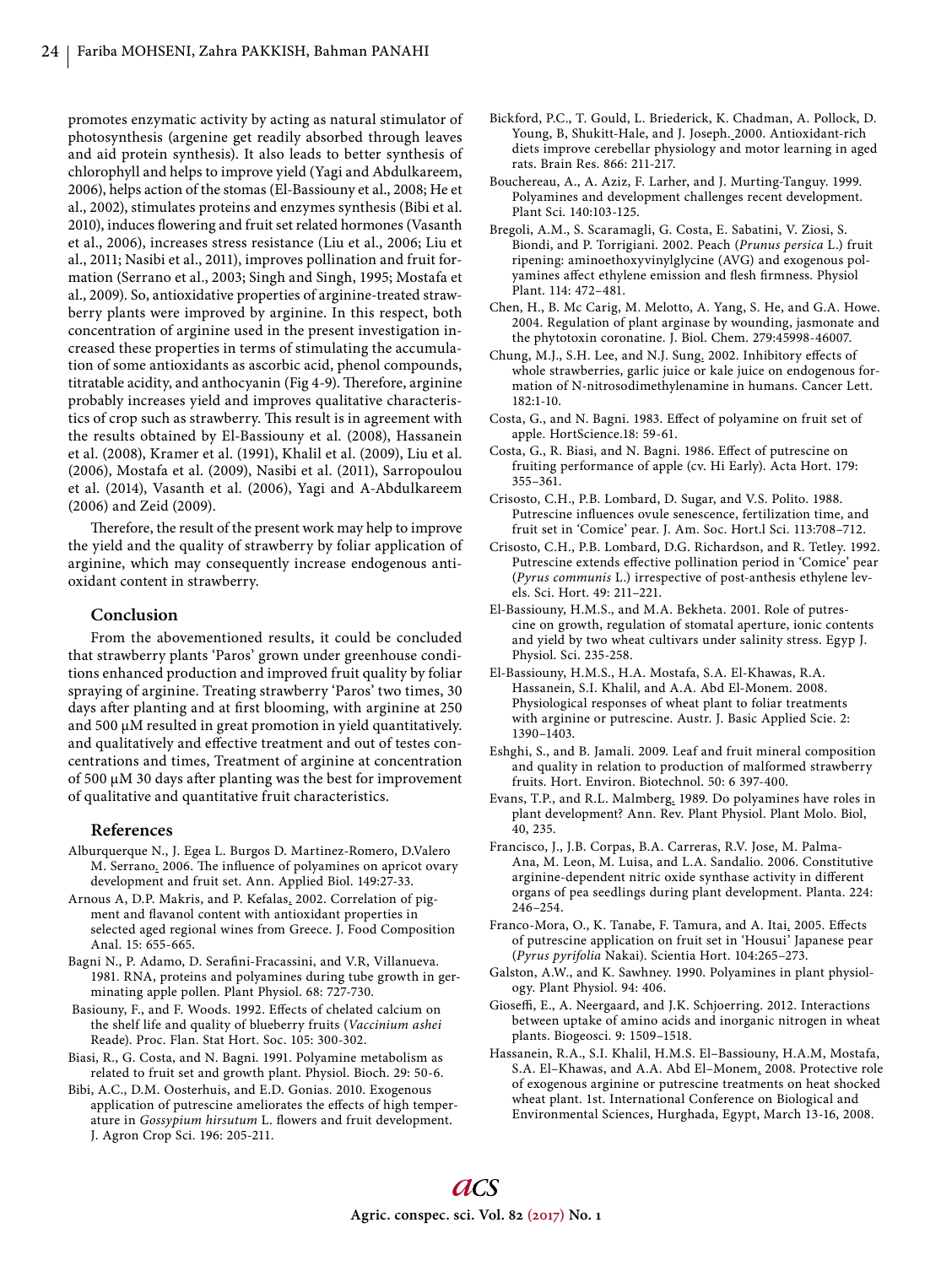He, L., K. Nada, and S. Tachibana. 2002. Effects of Spd pretreatment through the roots on growth and photosynthesis of chilled cucumber plants (*Cucumis sativus* L.). J. Japn. Society Hort. Sci. 71, 490-498.

Hodge, J.E., and B.T. Hofreiter. 1962. Method in carbohydrate chemistry. In determination of reducing sugar and carbohydrate. Whisstter, R.L., and M.L. Wolfrom. eds),. Academic Press. New York. Pp.380-394.

Jones, D.L., J.R. Healey, V.B. Willett, J.F. Farrar, and A. Hodge. 2005. Dissolved organic nitrogen uptake by plants: an important N uptake pathway? Soil Biol. Biochem. 37: 413–423.

Jones, D.L., A.G. Owen, J.F. Farrar. 2002. Simple method to enable the high resolution determination of total free amino acids in soil solutions and soil extracts. Soil Biol. Bioche. 34: 1893–1902.

Khalil, S.I., H.M.S. El–Bassiouny, R.A. Hassanein, H.A.M. Mostafa, S.A. El–Khawas, and A.A. Abd El–Monem. 2009. Antioxidant defense system in heat shocked wheat plants previously treated with arginine or putrescine. Austral. J. Basic Applied Sci. 1517-1526.

Kim, D.O., O.K. Chun, Y.J. Kim, H.Y. Moon, and C.Y. Lee. 2003. Quantification of polyphenolics and their antioxidant capacity in fresh plums. J. Agr. Food Chem, 51: 6509-65.

Kitashiba, H., Y.J. Hao, C. Honda, and T. Moriguchi. 2005. Two types of spermine synthase gene: MdACL5 and MdSPMS are differentially involved in apple fruit development and cell growth. Gene.361: 101–111.

Kramer, G.F., C.Y. Wang, and W.S. Conway. 1991. Inhibition of softening by polyamine application in Golden Delicious and McItosh apples. J. Am. Soc. Hort. Sci. 116: 813-817.

Kresty, L.A., M.A. Morse, C. Morgan, P.S. Carlton, J. Lu, A. Gupta, M. Blackwood, and G.D. Stoner. 2001. Chemoprevention of esophageal tumorgenesis by dietary administration of lyophilized black raspberries. Cancer Res. 61: 6112-6119.

 Liu, J.H., K. Nada, C. Honda, H. Kitashiba, and X.P. Wen. 2006. Polyamine biosynthesis of apple callus under salt stress. Importance of the arginine decarboxylase pathway in stress responses. J. Exp. Bot. 57: 2589-2599.

Liu, X., L. Wang, L. Liying, G. Yangdong, and R. Huazhong. 2011. Alleviating effect of exogenous nitric oxide in cucumber seedling against chilling stress. Afr. J. Biotechnol 10: 4380-4386.

Malik, A.U., and Z. Singh. 2006. Improved fruit retention, yield and fruit quality in mango with exogenous application of polyamines. Sci. Hort. 110, 167-174.

Martin-Tanguy, J. 1997. Conjugated polyamines and reproductive development: biochemical, molecular and physiological approaches. Physiol Plant. 100: 675–688.

Miller, A.J., X. Fan, Q. Shen, and S.J. Smith. 2007. Amino acids and nitrate as signals for the regulation of nitrogen acquisition. J. Exp. Bot. 59: 111–119.

Mostafa, H.A.M., R.A. Hassanein, S.I. Khalil, S.A. El-Khawas, H.M.S. El-Bassiouny, A.A. Abd El-Monem. 2009. Effect of arginine or putrescine on growth, yield and yield components of late sowing wheat. Int. J. Applied Sci. Res. 11: 27-36.

Nasibi, F., M. Yaghoobi, K.H. Kalantari. 2011. Effect of exogenous arginine on alleviation of oxidative damage in tomato plant under water stress. J. Plant Inter. 6: 291-296.

Nassar, A.H., K.A. El–Tarabily, and K. Sivasithamparam. 2003. Growth promotion of bean (*Phaseolus vulgaris* L.) by a polyamine–producing isolate of *Streptomyces griseoluteus*. Plant Growth Regul. Kluwer Academic Publishers, Dordrecht, Netherlands, 40, 97 – 106.

Nayyar, H. 2005. Putrescine increases floral retention, pod set and seed yield in cold-stressed chickpea. J. Agron. Crop Sci. 191: 340-345.

Nayyar, H., S. Kaur, S. Kumar, K.J. Singh, and K.K. Dhir. 2005. Involvement of polyamines in the contrasting sensitivity of chickpea (*Cicerarietinum* L.) and soybean (*Glycine max* (L.) Merrill.) to water deficit stress; Botany Bull Academic Sin. 46: 333-338.

 Ndayiragije, A., and S. Lutts. 2007. Long term exogenous putrescine application improves grain yield of a salt-sensitive rice cultivar exposed to NaCl. Plant Soil. 291: 225-238.

Neill, S., R. Desikan, J.T. Hancock. 2003. Nitric oxide signaling in plants. New Phytol. 159:11–35.

Orlikowska, T. 1992. Influence of arginine on in vitro rooting of dwarf apple rootstock. Plant Cell Tissue Orgne Culture. 31: 9–14.

Paksasorn, A., T. Hayasaka, H. Matsui, H. Ohara, and N. Hirata. 1995. Relationship of polyamine content to ACC content and ethylene evolution in Japanese apricot fruit. J. Japon. Soc. Hort. Sci. 63: 761–766.

 Paschalidis, A.K., and A.K. Roubelakis-Angelakis. 2005. Sites and regulation of polyamine catabolism in the tobacco plant. Correlation with cell division/expansion, cell cycle progression and vascular development. Plant Physiol. 138: 2174-2184.

Patton, A.J., S.M. Cunningham, J.J. Volenec, and Z.J. Reicher. 2007. Differences in freeze tolerance of zoysia grasses II carbohydrates and proline. Crop Sci. 47: 2170-2181.

Sarropoulou, V., D.T. Kortessa, and T. Ioannis. 2014. L-arginine impact on cherry rootstock rooting and biochemical characteristics in tissue culture. Turk. J. Agri. For. 38: 887-897.

Serrano, M.M.C., M. Marttinez, and F. Romojaro. 2003. Effects of exogenous putrescine on improving shelf life of four plum cultivars. Postharvest Biol. Technol. 30: 259-271.

Singh, Z., and L. Singh. 1995. Increased fruit set and retention in mango with exogenous application of polyamines. J. Hort. Sci. 70:271-277.

Song, J.K., M. Nada, and S. Tachibana. 1999. Ameliorative effect of polyamines on high temperature inhibition of in vitro pollen germination in tomato (*Lycopersicon esculentum* Mill.). Sci. Hort. 80: 203-212.

Tarenghi, E., and J. Martin-Tanguy. 1995. Polyamines, floral induction and floral development of strawberry (*Fragaria ananassa* Duch.). Plant Grow. Regulat. 17: 157-165.

Tassoni, A,, R.M. Napier, M. Franceschetti, M.A. Venis, and N. Bagni. 2002. Spermidine-binding proteins: purification and expression analysis in maize. Plant Physiol. 128: 1303-1324.

Torrigiani, P., A.N. Bregoli, V. Ziosi, S. Scaramagli, T. Ciriaci, A. Rasori, S. Biondi, and G. Costa. 2004. Pre-harvest polyamine and aminoethoxy vinyl glycine (AVG) applications modulate fruit ripening in Stark Red Gold nectarines (*Prunus persica* L. Batsch). Postharvest Biol. Technol. 33: 293–308.

Vasanth, K., L. Lakshmiprabha, and N. Jayabalan. 2006. Amino acids enhancing plant regeneration from cotyledon and embryonal axis of peanut (*Arachis hypogaea* L.). Ind. J. Crop Sci. 1: 79-83.

Walters, D.R. 2000. Polyamines in plant-microbe interactions. Physiol. Mol. Plant Pathol. 57: 137-146.

Wang, H., G. Cao, and R.L. Prior. 1997. Oxygen radical absorbing capacity of anthocyanins. J. Agr. Food Chem. 45: 304-309.

Wang, S.Y., and H. Jiao. 2000. Scavenging capacity of berry crops on superoxide radicals, hydrogen peroxide, hydroxyl radicals, and singlet oxygen. J. Agr. Food Chem. 48: 5677-56.

Wolukau, J.N., S.L. Zhang, G.H. Xu, and D. Chen. 2004. The effect of temperature, polyamines and polyamine synthesis inhibitor on in vitro pollen germination and pollen tube growth of *Prunus mume*. Sci. Hort. 99: 289-299.